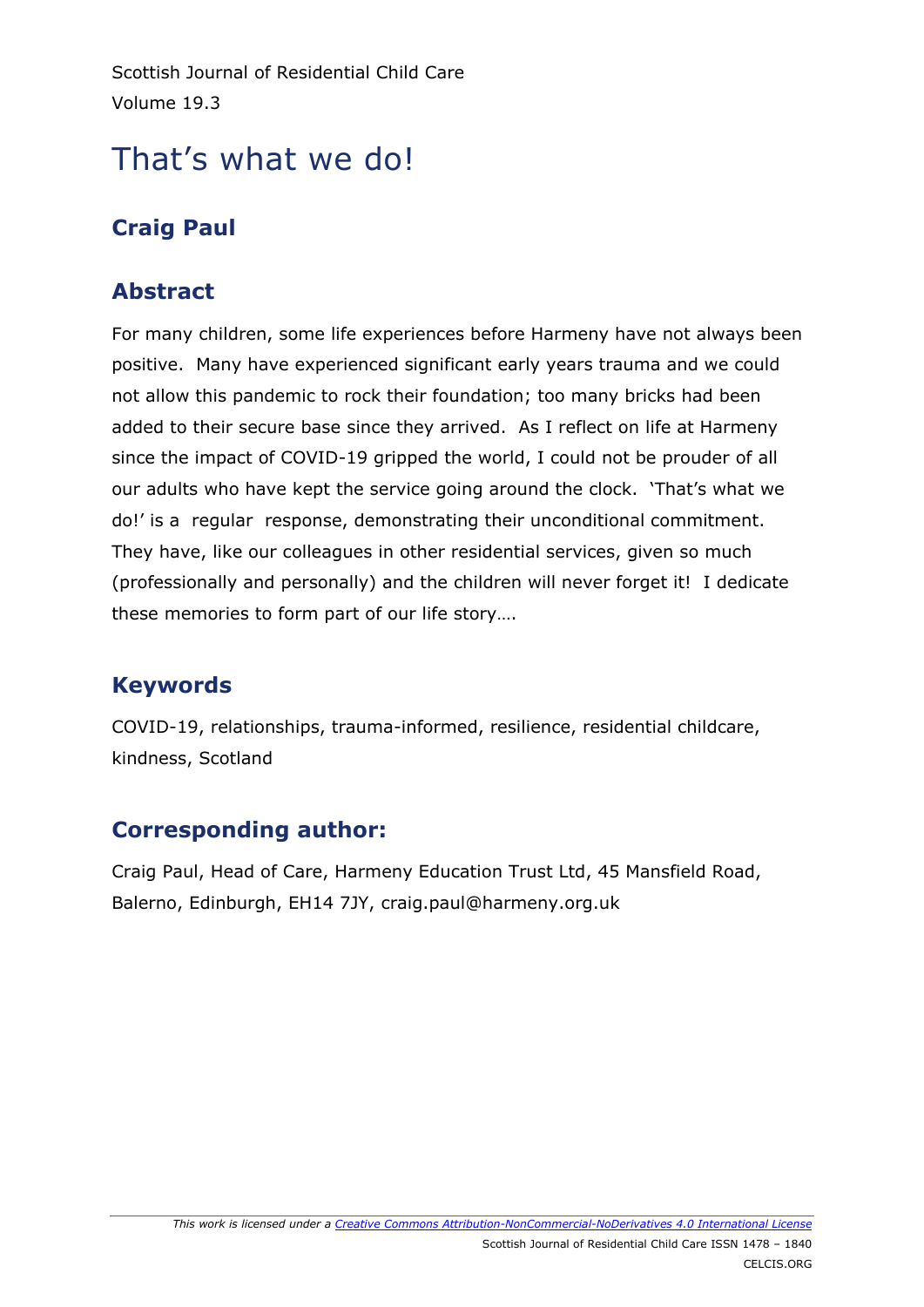#### **That's what we do!**

Recently, when one of our cottage team managers was looking for new material to inform her induction session, 'Working in the life space', I instantly knew what to recommend from my bookshelf. I shared *A Guide to Therapeutic Child Care – What You Need to Know to Create a Healing Home* (Emond, Steckley and Roesch-Marsh). Many of you will have a copy of this, but if you have reached for this since March you will notice that there is not a chapter on 'How to adapt practice during a worldwide pandemic', and that the index doesn't include words like 'isolation', 'bubbles', 'social distancing' or 'furloughing'. The authors understandably couldn't have known that we would need them.

However, while child care theory doesn't falter during such a time, approaches to practice may need to adapt. Remaining steadfast to our residential childcare practice and core values has supported the psychological challenges that lay ahead.

Harmeny Education Trust Limited<sup>1</sup> is a Scottish charity, providing residential and day education for children of primary age up to secondary stage 2, who have complex additional support needs, which may be as a result of early years trauma, through abuse, neglect or significant family disruption. Our core service, Harmeny School, is grant aided by the Scottish Government and offers specialist care and education services to children, aged 5 to 14, referred from local authorities throughout the whole of Scotland. In addition, we are looking to expand our services to young people, aged 15+, and have launched the 'Learning for Life Appeal', in order to raise £2.4million to improve our learning and care facilities.

COVID-19 arrived with a sharp injection of adversity that tested the children's unstoppable resilience and determination, and emphasised their compassion for others. Like all services, we responded swiftly to ensure that meeting the

-

<sup>1</sup> *[www.harmeny.org.uk](http://www.harmeny.org.uk/)*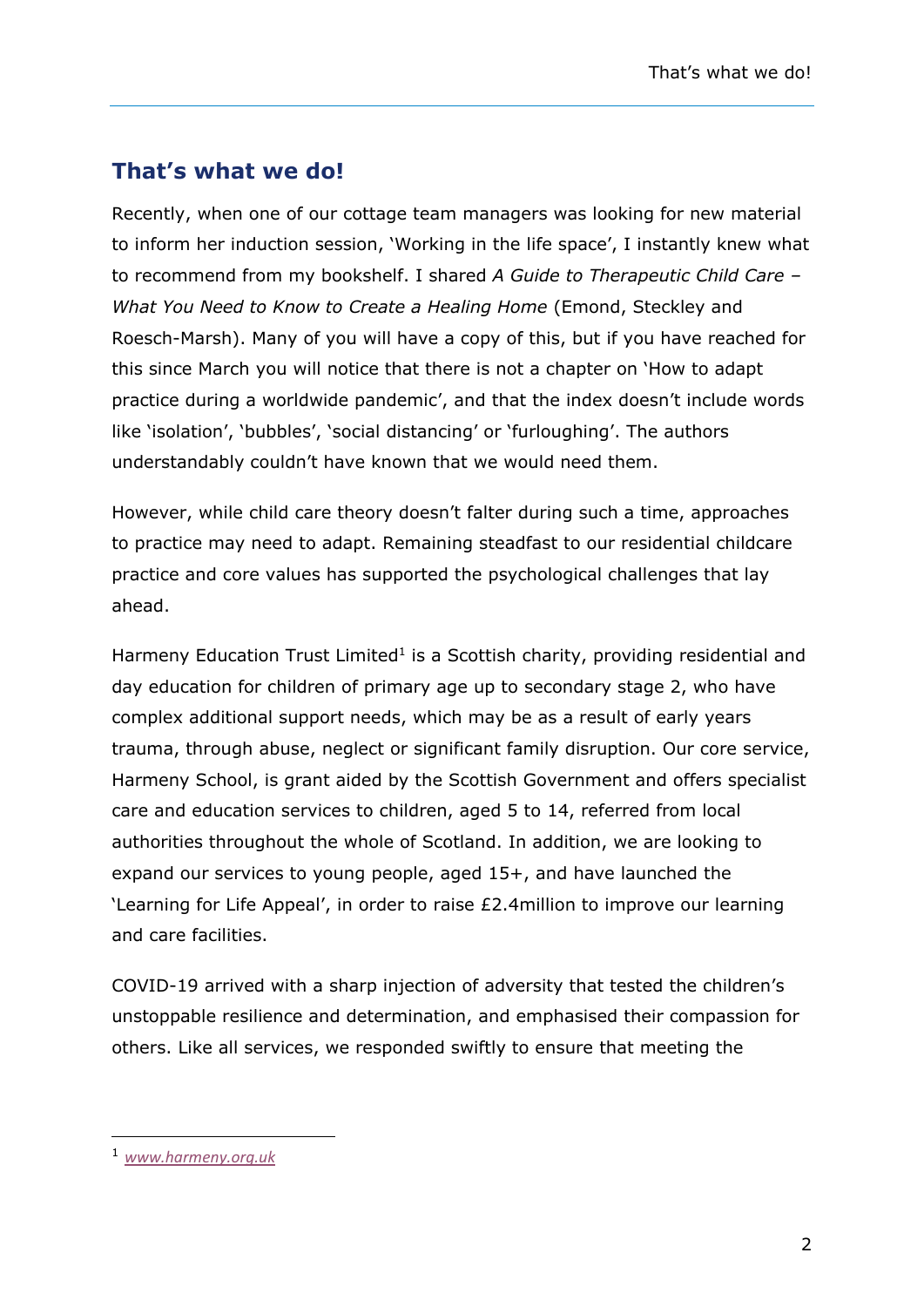children's needs continued to be delivered, without compromise. The sense of safety offered to the children could not be diluted.

With our purpose being to provide stimulating learning opportunities and commitment to bridging the attainment gap, the Easter break allowed us time to formulate a plan that would see the curriculum delivered from the comfort of the children's cottages. Each of the four residential cottage teams was matched with a dedicated teaching team, comprising teacher, social educator and education support worker. This holistic bubble was complemented by a member of the Harmeny Outdoors team, who was able to deliver learning within our 35-acre campus or within our community garden, which included learning in our newly created Forest School or tending the vegetable plot.

During Phase 1, our day service children were initially supported virtually and also enjoyed completing homework tasks that were posted home. When we were able to restart visiting them, they enjoyed going for a walk in their local area and the adult was also able to check in and assess how they were coping with Lockdown. Our local authority partners were appreciative of this level of support, at a time when they were restricted to working from home.

This structure allowed us to support their emotional wellbeing, a pre-requisite for learning. It also allowed us to see the four cottages being independent from one another; a new concept at Harmeny, where the systemic community plays a vital role in connectedness and neighbourliness. No longer would a child call their friend from another cottage over to play in their garden or the young person who attends the local mainstream school go into the village to hang out. This was our version of lockdown.

We had to adapt; that's what we do! Technology was vital in allowing the young people to remain connected to their friends from other cottages and of course their families, who had to respect the guidance of not travelling during Phase 1. The children coped remarkably.

The cottage teams understood the complexity of tuning in to the needs of our children, who have complex social, emotional and behavioural needs due to early years trauma. During lockdown, this remained possible by ensuring that the

3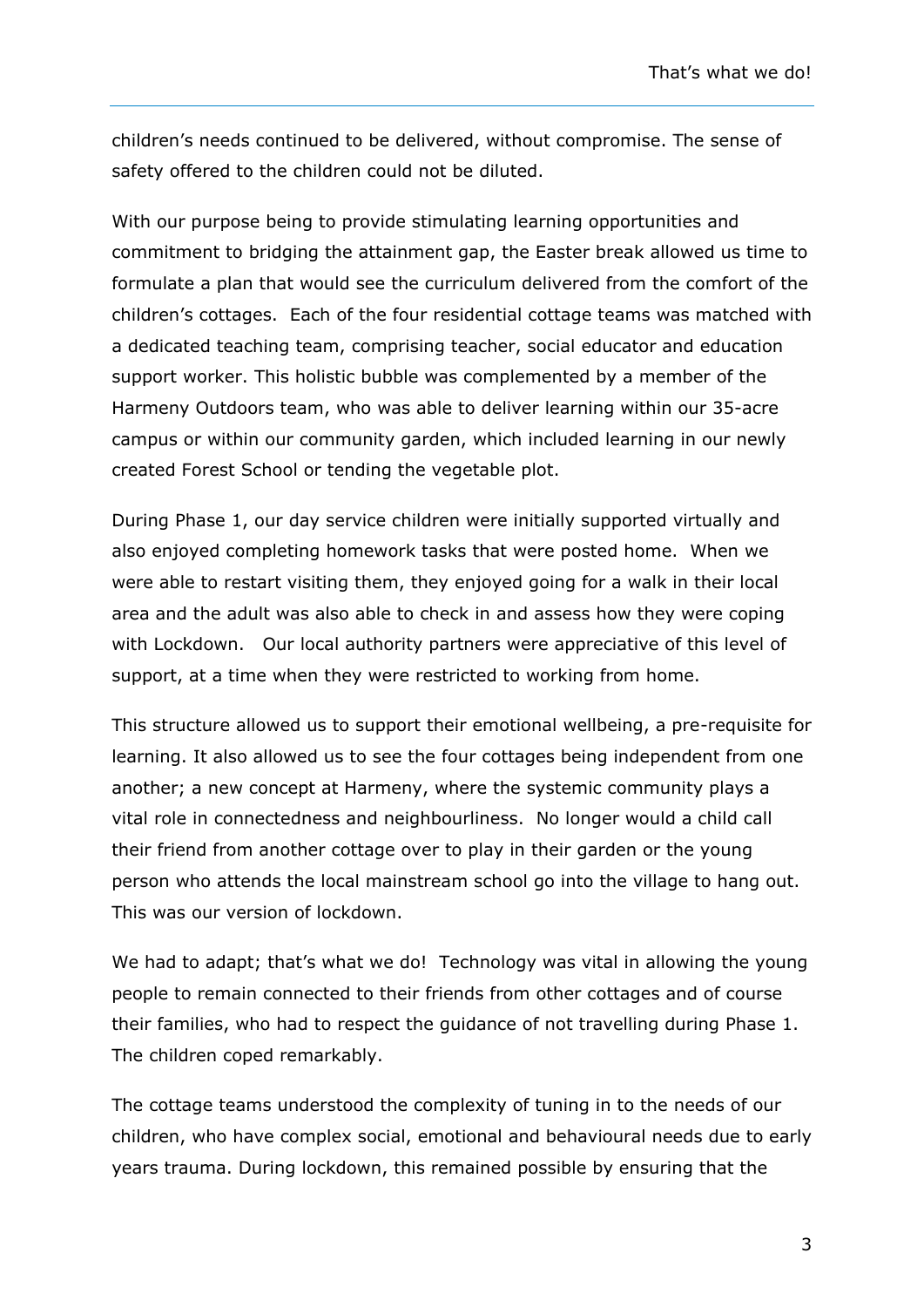needs of the adult carers were met, thereby reducing the emotional and physical demands placed on them. We did this by providing clear guidance and training on issues such as good hand hygiene and infection control. We also sourced gym equipment for adults, to promote their physical and mental health, at a time when the leisure industry was in lockdown. Throughout the crisis we ensured appropriate staffing levels, and space to share any feelings or reflect on practice. The importance of relational care and trauma-informed practice ensured that we could hold the children in mind and reduce their feelings of loss. We did this by ensuring that those with whom the children have a close relationship would continue to be there for them. Relational care provided a source for recovery.

Trust at all levels of the Harmeny system was key to supporting the children to cope: trust in the management team to provide the correct support, guidance and protocols, as well as trust in the carers to support the children to cope with the 'new normal' and ensure that they could connect in a variety of ways with their loved ones. To support the children to cope with any potential 'isolation procedure' we provided an opportunity, in advance, for them to see the PPE and how the carers would be kitted out. This was particularly appropriate from a trauma-informed perspective and also allowed them to adjust to a different communication style as our full facial expressions were reduced.

Arrangements for time with family or loved ones was reflected in the national guidance and we responded in line with the Scottish Government's 'route map' phases. Initially, when physical visits were not in place, our carers promoted the use of technology and also good old-fashioned postcard writing! The children coped extremely well with not having their usual arrangements in place. This was partly due to the trust that they have in the carers and family members to help them to understand the exceptional circumstances, and the parcels sent from home helped too. For some, anxiety is high when anticipating a visit from a family member, and with this removed, it allowed them to be more relaxed with the alternative arrangements.

When we did reintroduce visits, we provided a pictorial guide to ensure that expectations were met, which reduced anxiety in the child, family or professionals. We also used a 'booking system' to ensure that the family centre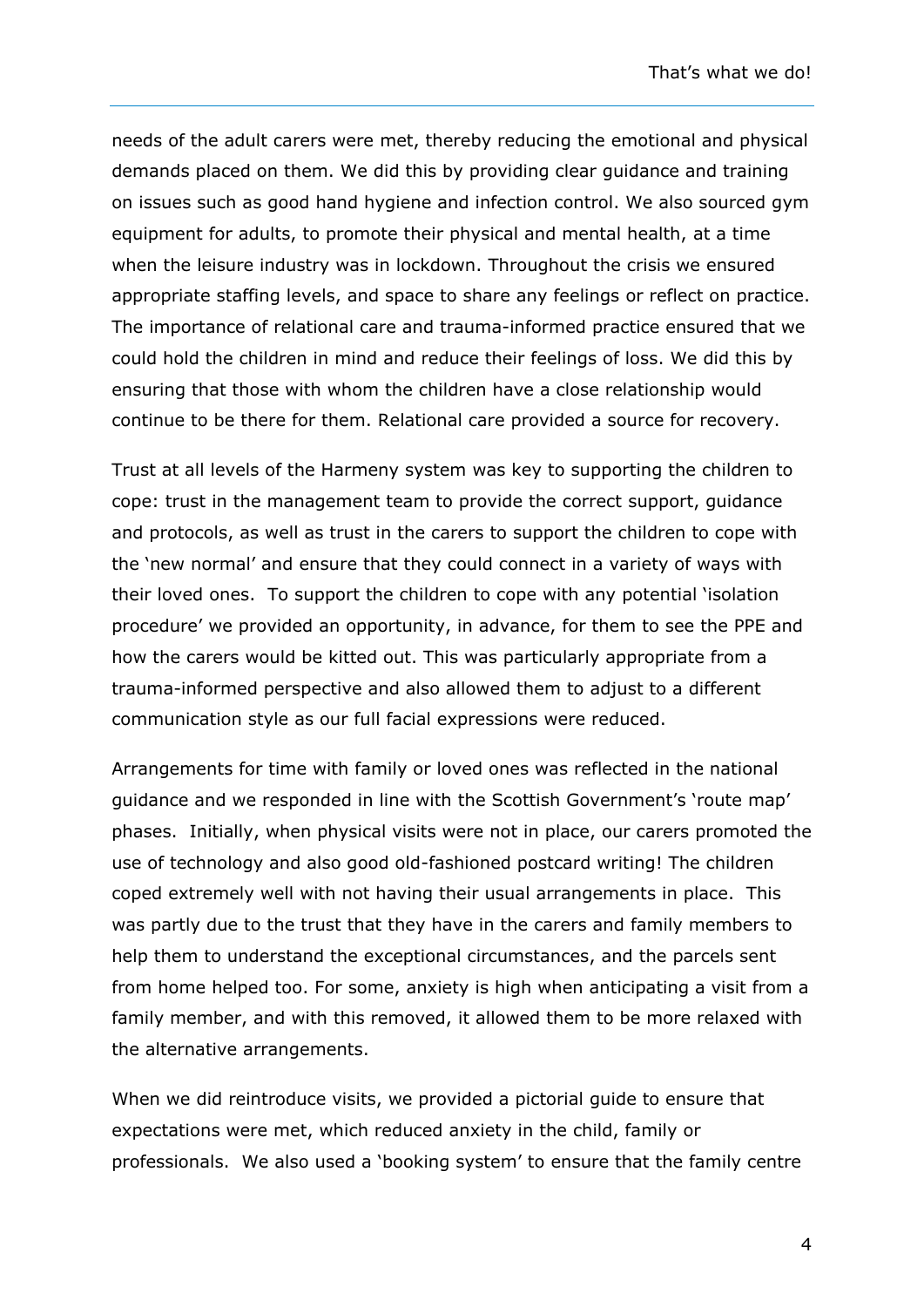could be used and sanitised between visits, which also helped to ensure a suitable pace.

The arrangements also reflected the importance of the children maintaining friendships across the cottages, particularly with technology such as Zoom helping the children to remain linked up. A highlight of the school week was our 'Friday meeting', which was held on Zoom and saw the children connecting and celebrating one another's learning successes. We also used Zoom to host a virtual raffle in aid of Macmillan Cancer Support. The children learned more about the isolation that increased across society as a result of lockdown. This allowed a natural opportunity for them to develop empathy for others, who they said needed help at this time. It also saw a rise in children noticing 'acts of kindness' between one another.

Within residential child care, the importance of rhythms, routines and rituals is key to the ebb and flow of community living and learning, and much more so at this time. Within the school calendar we celebrated the children 'Moving on Up' to our secondary school and ensured that sports day would go ahead, albeit without the normal valued presence of their parents and carers. Understanding and respecting the work of the NHS was a vital learning opportunity; the children showed their appreciation by making colourful posters and hanging them on the front gate, which was appreciated by our local community. Our children enjoyed coming out and hitting the pots and pans each Thursday evening, which also gave the cottage carers a brief chance to visually connect.

During lockdown, we had to be sensitive and adaptable to the needs of those experiencing a transition. Our skilled Assessment and Planning Workers supported the pre-admission stage by making a personalised 'virtual tour' to show the young children all about Harmeny in the absence of a physical visit.

Two young people moving on needed additional support to understand and cope with their delayed transition, which was supported well by the key relationships of the cottage carers who hung in with them to ensure a positive ending. That's what we do!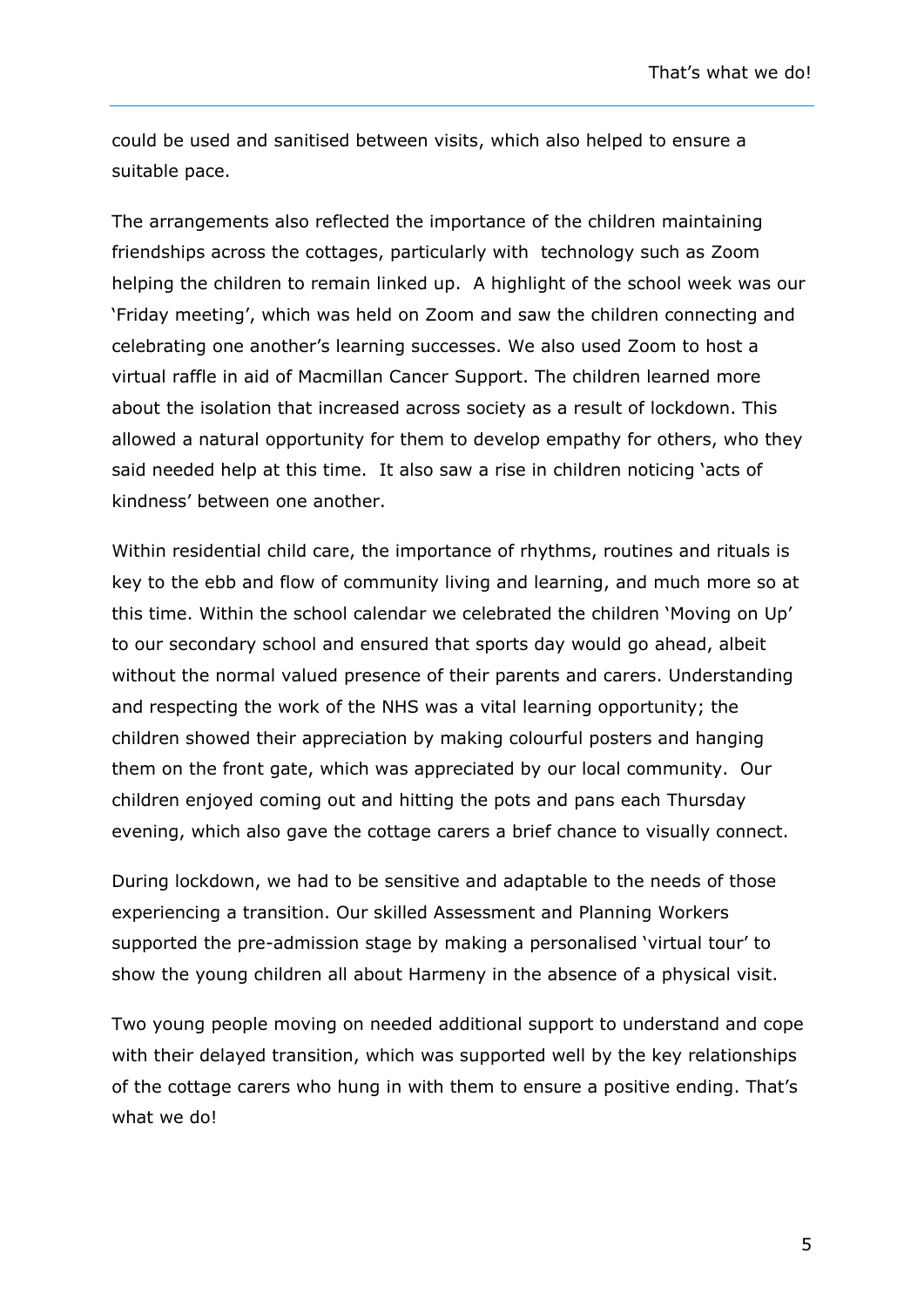Our usual summer holiday trips were somewhat curtailed, but that didn't prevent the children from experiencing a local trip for a paddle and then an overnight camp in our custom-built camp site within the school grounds. Toasting marshmallows, drinking hot chocolate and staying up late created more positive childhood memories that will be cherished for years to come.

The young people continued to participate in recruitment, and as the candidates and fellow panel members were all attending virtually it allowed me to reflect on practice and see their vital involvement. I could observe their body language during responses from candidates, and this complemented their viewpoint when we were seeking their feedback.

From a national perspective, the children were aware of the impact of 'panic buying' as they were supported to understand the news. It was important for us to reassure them that we would continue to provide for them and promote mealtimes as an anchor within the life space. As part of the pedagogical approach to learning, literacy and numeracy were covered within baking activities and also reinforced that we had enough to provide for everyone.

We would normally have additional adults joining the groups at mealtimes, including members of our maintenance team. As we had to curtail the number of adults within the cottage to ensure social distancing, this meant that these key adults had to eat lunch elsewhere. Some of the children needed help to understand this and it showed the importance of the wider relationships in Harmeny that the children hold in high regard.

Further evidencing how relationships are key, one of our Homemakers had to undertake the meal preparation in the central kitchen, due to her own health needs. Instead of her normal daily in-house interactions with the children, it was replaced by them phoning to the main kitchen, or sending her over homemade pictures. They knew that she was there as she could still personalise each child's meal, which is crucial for the children to give a further sense of security.

She was very much held in mind by the children, who respected her need for physical distancing when she finally returned to the cottage to resume her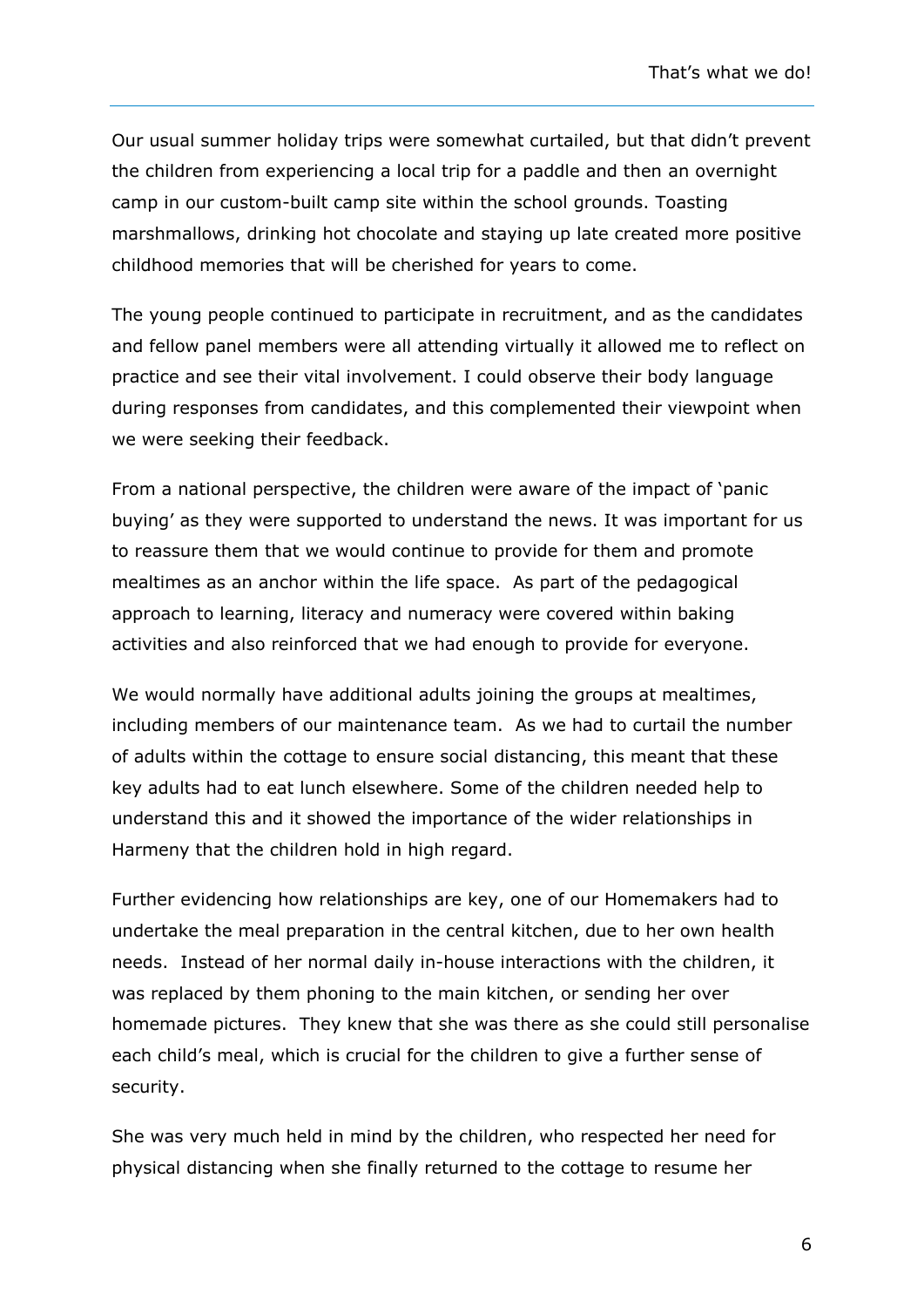normal role. She still puts her face or hands against the glass so that the children can reciprocate. We are planning to make a plastic sheet with gloves so that the cuddles can return; that's what we do!

At a time of such anxiety, it remained of vital importance for the children to continue to experience physical reassurance and comfort from the carers. In consultation with Lothian Health Protection Team, we were advised that there was less need to physically distance from the young children and that PPE was not required in their homes unless in response to other protocols. One of our carers provided a personalised 'hairdressing service' for the children (and some adults). This would also be part of the cottage pamper nights along with foot spas and make-up.

This helped the children to understand that we too could be resilient and continue to provide for them. As the majority of children have attachment difficulties, the ongoing warmth, affection and close proximity from the adults helped them to cope exceptionally well.

Our connections with the wider community also gave the children a sense of being looked out for at a time when they could not take part in their normal clubs. Again, the use of technology allowed some to continue to participate and experience the 'new normal'. We helped the children to make memories by the bucket load; none more so than organising charity events in aid of others. The children were inspired by 'Captain Sir Tom<sup>2'</sup> and along with the supporting adults took part in laps around their cottage, stair climbing or wet sponge throwing at their favourite adults. Many events also generated an increase in intergenerational respect for others, wider communities and those less fortunate than themselves. One child said, 'There are people in need of *our* help.'

We continue to be inspired by those whom we care for.

-

<sup>&</sup>lt;sup>2</sup> Captain Sir Tom Moore, known for his achievements in raising over £32 million (worth almost £39 million with expected tax rebates) for charity in the run up to his  $100<sup>th</sup>$ birthday during the Covid pandemic, by walking laps of his garden. He had set himself an initial target of £1,000.